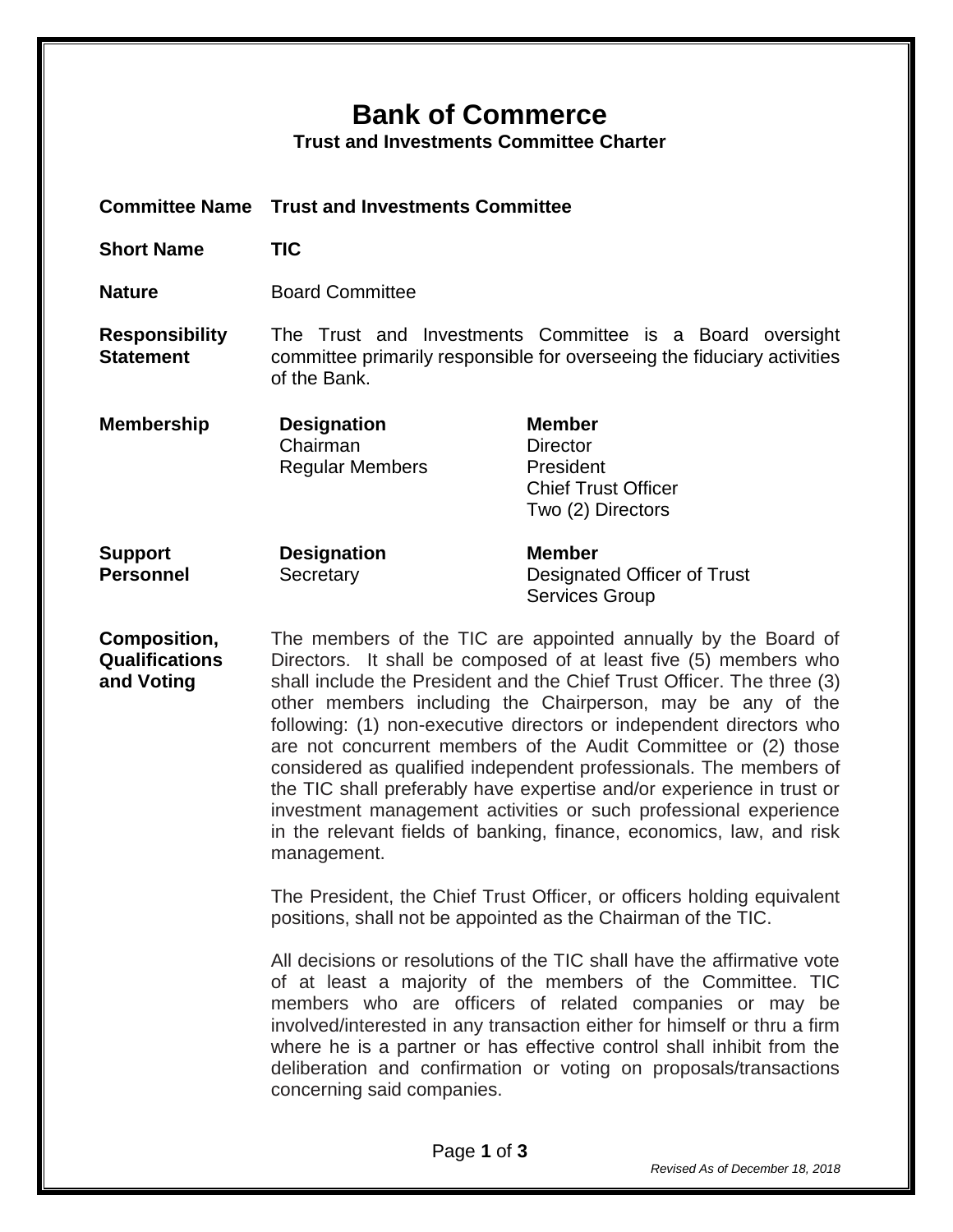| <b>Resource</b><br><b>Persons</b>            | The TIC may invite advisers/resource persons during committee<br>meetings, provided that, such advisers/resource persons who are<br>officers of related companies shall inhibit themselves from<br>commenting on matters concerning Related Party Transactions<br>("RPT"). |                                                                                                                                                                                                                                                                                                                                                                                                                                                                                                    |  |
|----------------------------------------------|----------------------------------------------------------------------------------------------------------------------------------------------------------------------------------------------------------------------------------------------------------------------------|----------------------------------------------------------------------------------------------------------------------------------------------------------------------------------------------------------------------------------------------------------------------------------------------------------------------------------------------------------------------------------------------------------------------------------------------------------------------------------------------------|--|
| <b>Duties and</b><br><b>Responsibilities</b> | The TIC shall carry-out the following responsibilities:                                                                                                                                                                                                                    |                                                                                                                                                                                                                                                                                                                                                                                                                                                                                                    |  |
|                                              | 1.                                                                                                                                                                                                                                                                         | Ensure that fiduciary activities are conducted in accordance<br>with internal policies, applicable laws, rules and regulations,<br>and prudent practices. Such activities cover (i) account pre-<br>acceptance, opening, administration, and termination, (ii)<br>investment management and operations, and (iii) activities as<br>delegated by the Board such as but not limited to the vetting<br>and approval of RPT that fall below materiality threshold<br>under the RPT policy of the Bank. |  |
|                                              | 2.                                                                                                                                                                                                                                                                         | Ensure that policies and procedures, which translate the<br>Board of Directors' objectives and risk tolerance into prudent<br>operating procedures, are in place and continue to be<br>relevant, comprehensive and effective.                                                                                                                                                                                                                                                                      |  |
|                                              | 3.                                                                                                                                                                                                                                                                         | Oversee the implementation of the risk management<br>framework and ensure that internal controls are in place<br>relative to the fiduciary activities.                                                                                                                                                                                                                                                                                                                                             |  |
|                                              | 4.                                                                                                                                                                                                                                                                         | Adopt an appropriate organizational structure/staffing pattern<br>and operating budgets that shall enable the Trust Services<br>Group to effectively carry out its functions.                                                                                                                                                                                                                                                                                                                      |  |
|                                              | 5.                                                                                                                                                                                                                                                                         | Oversee and evaluate the performance of the Chief Trust<br>Officer.                                                                                                                                                                                                                                                                                                                                                                                                                                |  |
|                                              | 6.                                                                                                                                                                                                                                                                         | Conduct regular and special meetings.                                                                                                                                                                                                                                                                                                                                                                                                                                                              |  |
|                                              | 7.                                                                                                                                                                                                                                                                         | Report regularly to the Board of Directors on matters arising<br>from fiduciary activities.                                                                                                                                                                                                                                                                                                                                                                                                        |  |
| <b>Meeting</b><br><b>Schedule</b>            | The TIC shall meet monthly or more frequently if necessary. Special<br>meetings may also be called by the Chairman as necessary.                                                                                                                                           |                                                                                                                                                                                                                                                                                                                                                                                                                                                                                                    |  |
|                                              | The meetings may be conducted through modern technologies such<br>as, but not limited to, teleconferencing and video-conferencing as<br>long as the committee members attending the meeting can actively<br>participate in the deliberations on matters taken up.          |                                                                                                                                                                                                                                                                                                                                                                                                                                                                                                    |  |
|                                              |                                                                                                                                                                                                                                                                            | Every TIC member shall participate in at least fifty percent (50%)<br>and shall physically attend at least twenty-five percent (25%) of all<br>committee meetings every year.                                                                                                                                                                                                                                                                                                                      |  |